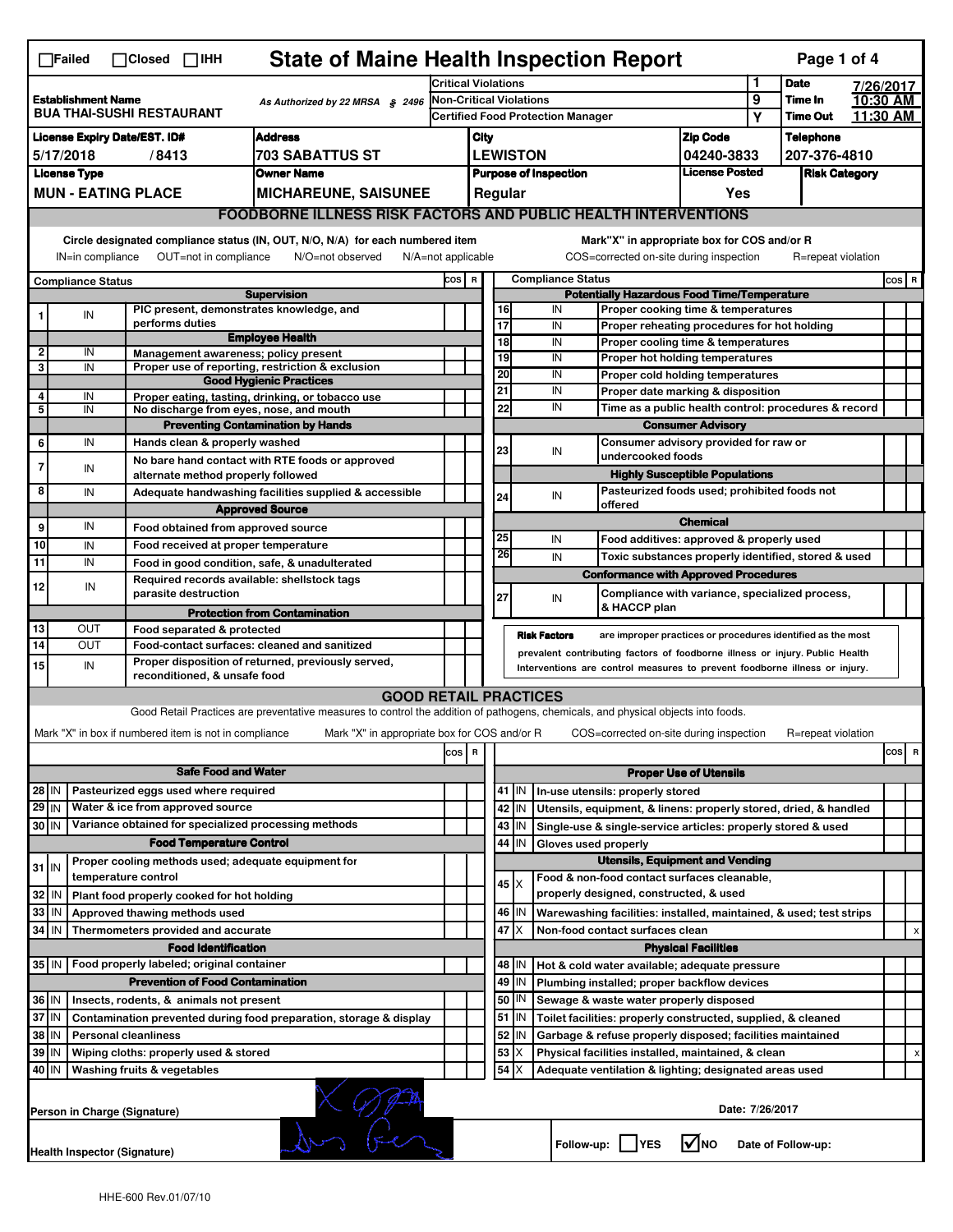|                                                               |                                          |  | <b>State of Maine Health Inspection Report</b> |                   |                        | Page 2 of 4                      |  |  |  |  |  |
|---------------------------------------------------------------|------------------------------------------|--|------------------------------------------------|-------------------|------------------------|----------------------------------|--|--|--|--|--|
| <b>Establishment Name</b><br><b>BUA THAI-SUSHI RESTAURANT</b> |                                          |  | As Authorized by 22 MRSA                       | 7/26/2017<br>Date |                        |                                  |  |  |  |  |  |
| License Expiry Date/EST. ID#<br>5/17/2018<br>/8413            | <b>Address</b><br><b>703 SABATTUS ST</b> |  | City / State<br><b>LEWISTON</b>                | /ME               | Zip Code<br>04240-3833 | <b>Telephone</b><br>207-376-4810 |  |  |  |  |  |
|                                                               | <b>Temperature Observations</b>          |  |                                                |                   |                        |                                  |  |  |  |  |  |
| Location                                                      | <b>Temperature</b>                       |  |                                                | <b>Notes</b>      |                        |                                  |  |  |  |  |  |
| fish display case                                             | 38                                       |  |                                                |                   |                        |                                  |  |  |  |  |  |
| walk-in cooler                                                | 39                                       |  |                                                |                   |                        |                                  |  |  |  |  |  |
| beer                                                          | 40                                       |  |                                                |                   |                        |                                  |  |  |  |  |  |
| frig                                                          | 40                                       |  |                                                |                   |                        |                                  |  |  |  |  |  |



**Health Inspector (Signature)** 



**Date: 7/26/2017**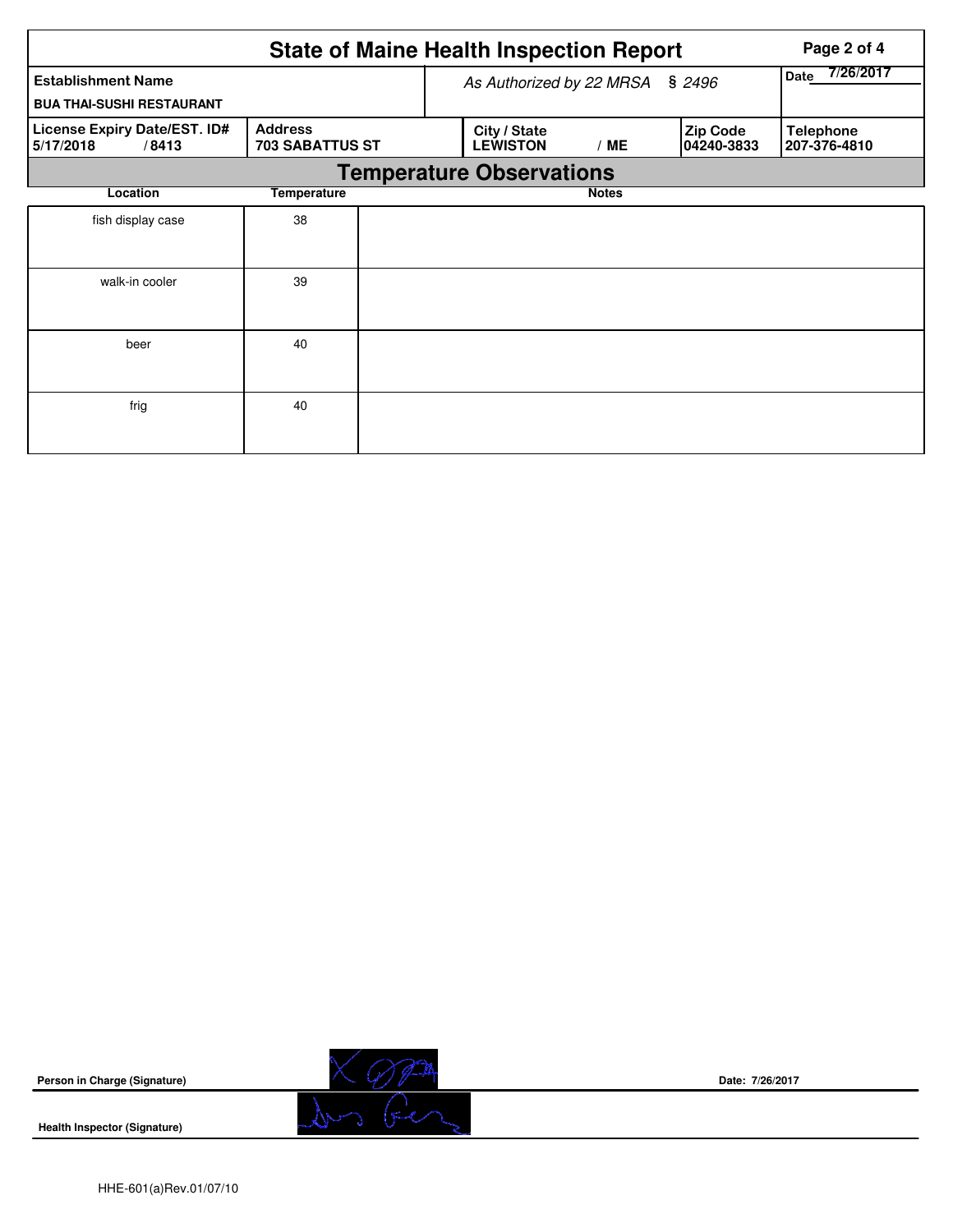| <b>State of Maine Health Inspection Report</b><br>Page 3 of 4                                                                                      |                                                                                                                                |                                 |           |                               |                          |  |  |  |  |
|----------------------------------------------------------------------------------------------------------------------------------------------------|--------------------------------------------------------------------------------------------------------------------------------|---------------------------------|-----------|-------------------------------|--------------------------|--|--|--|--|
| <b>Establishment Name</b>                                                                                                                          |                                                                                                                                |                                 |           |                               | 7/26/2017<br><b>Date</b> |  |  |  |  |
| <b>BUA THAI-SUSHI RESTAURANT</b>                                                                                                                   |                                                                                                                                |                                 |           |                               |                          |  |  |  |  |
| License Expiry Date/EST. ID#<br>5/17/2018<br>/8413                                                                                                 | <b>Address</b><br><b>703 SABATTUS ST</b>                                                                                       | City / State<br><b>LEWISTON</b> | <b>ME</b> | <b>Zip Code</b><br>04240-3833 |                          |  |  |  |  |
|                                                                                                                                                    | <b>Observations and Corrective Actions</b>                                                                                     |                                 |           |                               |                          |  |  |  |  |
| Violations cited in this report must be corrected within the time frames below, or as stated in sections<br>8-405.11 and 8-406.11 of the Food Code |                                                                                                                                |                                 |           |                               |                          |  |  |  |  |
| 13: 3-302.11.(A).(5).(B): N: Food stored in packages, covered containers or wrappings subject to cross contamination.                              |                                                                                                                                |                                 |           |                               |                          |  |  |  |  |
| INSPECTOR NOTES: no stacking of food items on top of each other                                                                                    |                                                                                                                                |                                 |           |                               |                          |  |  |  |  |
| 14: 4-602.12. (C): N: The cavities and door seals of microwave ovens are not cleaned with proper frequency.                                        |                                                                                                                                |                                 |           |                               |                          |  |  |  |  |
| <b>INSPECTOR NOTES: clean microwave</b>                                                                                                            |                                                                                                                                |                                 |           |                               |                          |  |  |  |  |
| 45: 4-204.12: N: Equipment openings, closures and deflectors are improperly designed and constructed.                                              |                                                                                                                                |                                 |           |                               |                          |  |  |  |  |
| INSPECTOR NOTES: replace split refrigeration door seals                                                                                            |                                                                                                                                |                                 |           |                               |                          |  |  |  |  |
| 47: 4-601.11.(B): C: Food contact surfaces of cooking equipment not clean.                                                                         |                                                                                                                                |                                 |           |                               |                          |  |  |  |  |
| INSPECTOR NOTES: clean all cooking equipment                                                                                                       |                                                                                                                                |                                 |           |                               |                          |  |  |  |  |
|                                                                                                                                                    | 47: 4-602.13: N: Non-food contact surfaces are not cleaned at a frequency necessary to preclude accumulation of soil residues. |                                 |           |                               |                          |  |  |  |  |
| INSPECTOR NOTES: clean refrigerator and sandwich bar door seals-clean all refrigeration units                                                      |                                                                                                                                |                                 |           |                               |                          |  |  |  |  |
| 53: 6-201.11: N: Floors, walls, and ceilings are not smooth and easily cleanable.                                                                  |                                                                                                                                |                                 |           |                               |                          |  |  |  |  |
| INSPECTOR NOTES: paint walls in kitchen                                                                                                            |                                                                                                                                |                                 |           |                               |                          |  |  |  |  |
| 53: 6-201.13.(A): N: Floor and wall junctures are not enclosed and sealed.                                                                         |                                                                                                                                |                                 |           |                               |                          |  |  |  |  |
| INSPECTOR NOTES: install cove base where missing                                                                                                   |                                                                                                                                |                                 |           |                               |                          |  |  |  |  |
| 53: 6-501.12: N: The physical facilities are not clean.                                                                                            |                                                                                                                                |                                 |           |                               |                          |  |  |  |  |
| INSPECTOR NOTES: clean all floors and walls-clean piping under sinks                                                                               |                                                                                                                                |                                 |           |                               |                          |  |  |  |  |
| 53: 6-501.16: N: Mops are not being properly stored.                                                                                               |                                                                                                                                |                                 |           |                               |                          |  |  |  |  |
| INSPECTOR NOTES: mops need to be hung to air dry                                                                                                   |                                                                                                                                |                                 |           |                               |                          |  |  |  |  |
| 54: 6-501.14.(A): N: Ventilation not clean.                                                                                                        |                                                                                                                                |                                 |           |                               |                          |  |  |  |  |
| INSPECTOR NOTES: have range hood system cleaned                                                                                                    |                                                                                                                                |                                 |           |                               |                          |  |  |  |  |
|                                                                                                                                                    |                                                                                                                                |                                 |           |                               |                          |  |  |  |  |
|                                                                                                                                                    |                                                                                                                                |                                 |           |                               |                          |  |  |  |  |
|                                                                                                                                                    |                                                                                                                                |                                 |           |                               |                          |  |  |  |  |
| Person in Charge (Signature)                                                                                                                       |                                                                                                                                |                                 |           | Date: 7/26/2017               |                          |  |  |  |  |
| Health Inspector (Signature)                                                                                                                       |                                                                                                                                |                                 |           |                               |                          |  |  |  |  |